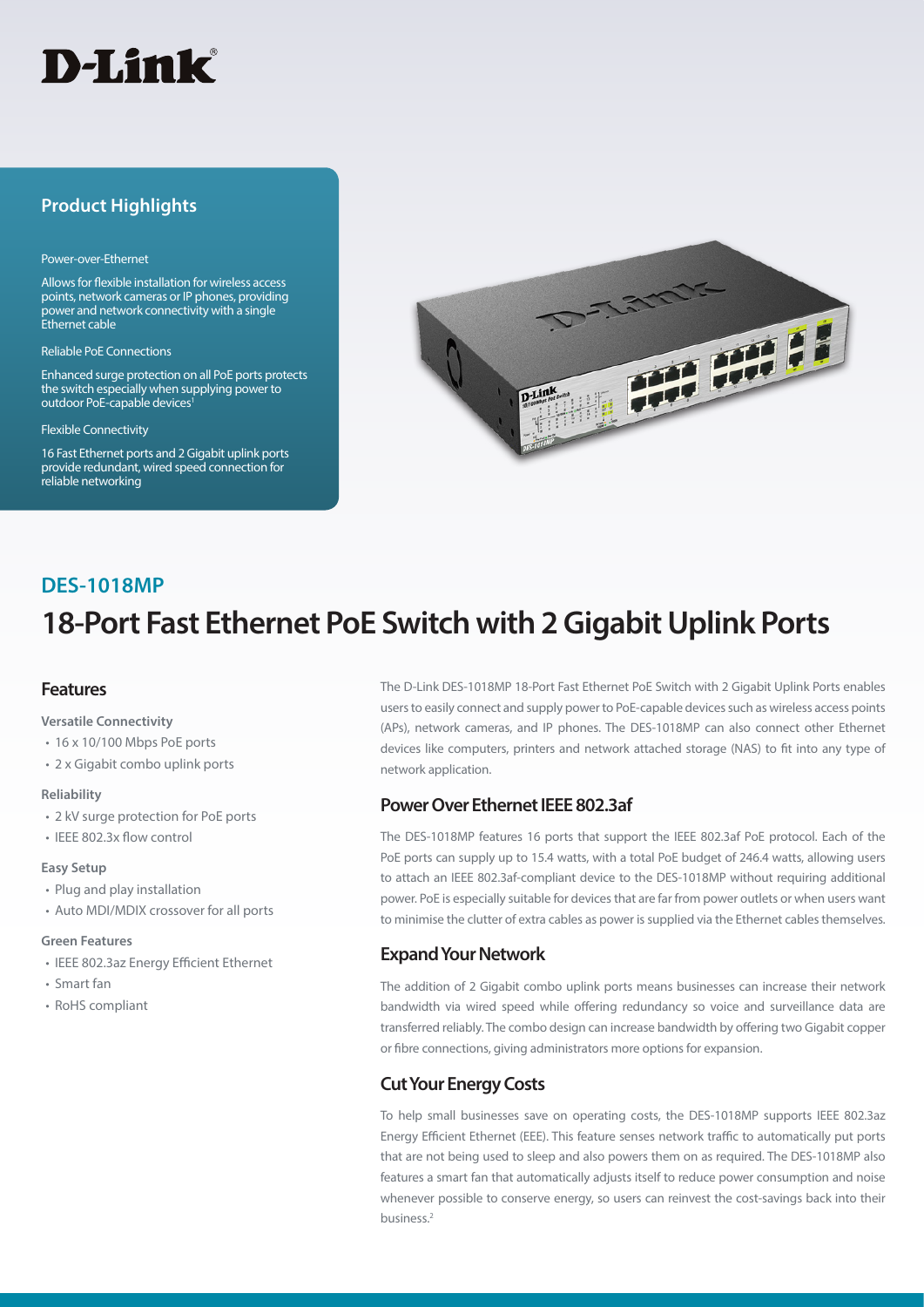# **D-Link**

# **DES-1018MP 18-Port Fast Ethernet PoE Switch with 2 Gigabit Uplink Ports**

# **Hassle-Free Setup**

The DES-1018MP is a plug and play device that requires no configuration, so setup is simple and hassle-free. Simply connect the switch to a network to connect multiple computers, share files and make VoIP calls. Support for Auto MDI/MDI-X on all ports eliminates the need for crossover cables when connecting to another switch or hub.

Auto-Negotiation on each port senses the link speed of a network device (either 10 or 100) and intelligently adjusts for compatibility and optimal performance. Combining the convenience of PoE, fast performance, reliability, and ease of use, the 18-Port Fast Ethernet PoE Switch with 2 Gigabit Uplink Ports is the ideal choice for adding PoE devices to a network.



**Network Diagram**



If the worst should happen to your network you need the very best support and fast. Downtime costs your business money. D-Link Assist maximises your uptime by solving technical problems quickly and effectively. Our highly trained technicians are on standby around the clock, ensuring that award-winning support is only a phone call away.

With a choice of three affordable service offerings covering all D-Link business products, you can select the package that suits you best:

#### **D-Link Assist Gold - for comprehensive 24-hour support**

D-Link Assist Gold is perfect for mission-critical environments where maximum uptime is a high priority. It guarantees four hour around-the-clock response. Cover applies 24/7 for every day of the year including holidays.

#### **D-Link Assist Silver - for prompt same-day assistance**

D-Link Assist Silver is designed for 'high availability' businesses that require rapid response within regular working hours. It provides a four hour response service Monday to Friday from 8am to 5pm, excluding holidays.

# **D-Link Assist Bronze - for guaranteed response on the next business day**

D-Link Assist Bronze is a highly cost-effective support solution for less critical environments. Response is guaranteed within eight business hours Monday to Friday from 8am to 5pm, excluding holidays.

D-Link Assist can be purchased together with any D-Link business product. So whether you're buying switching, wireless, storage, security or IP Surveillance equipment from D-Link, your peace of mind is guaranteed. D-Link Assist also offers installation and configuration services to get your new hardware working quickly and correctly.